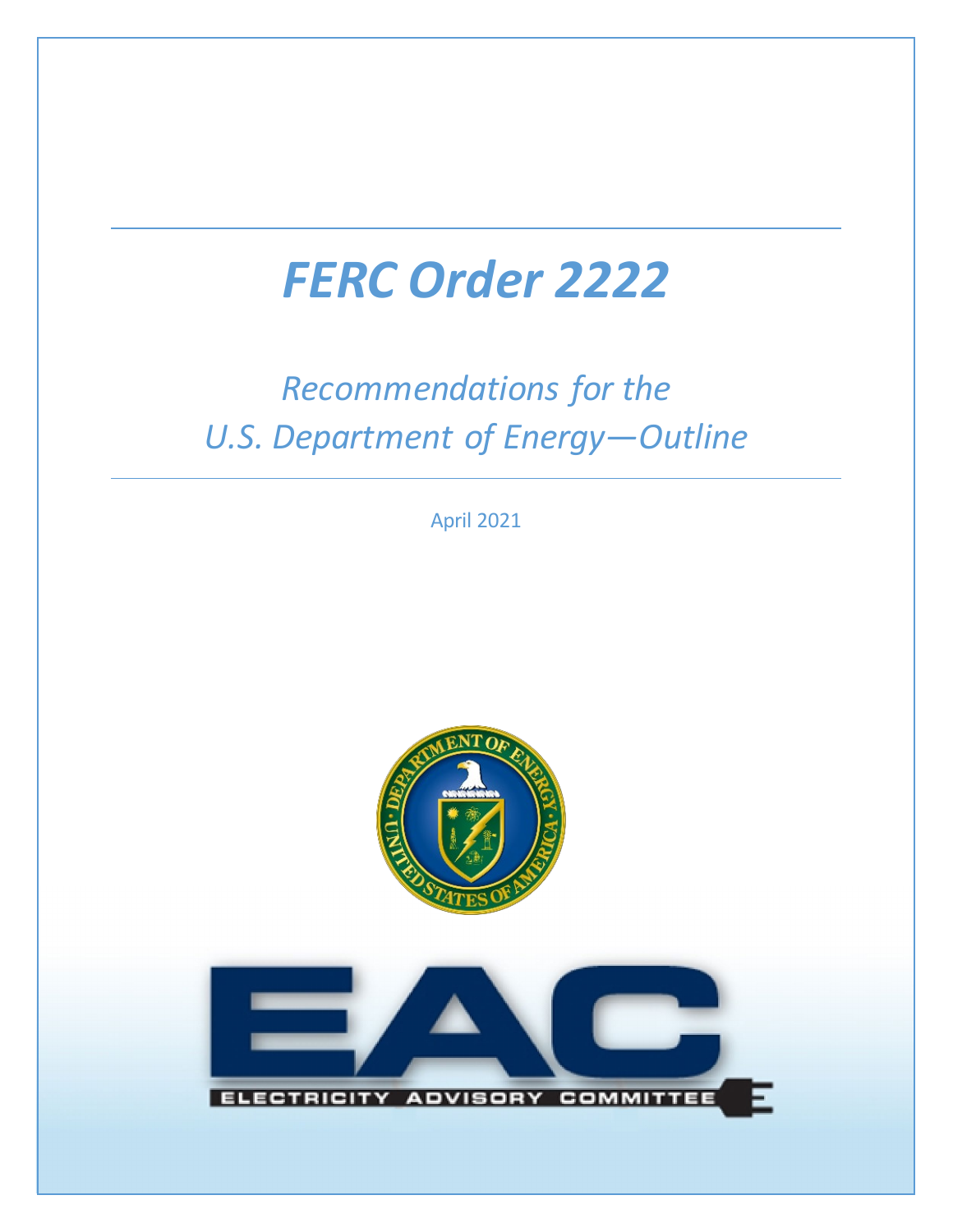### FERC Order 2222—Recommendations for the U.S. Department of Energy

#### Introduction

During the Electricity Advisory Committee (EAC) meetings in February 2021, members participated in two panels<sup>[1](#page-1-0)</sup> related to Federal Energy Regulatory Commission (FERC) Order [2](#page-1-1)222<sup>2</sup> that featured presentations from industry experts on the scope and potential implications of the order. The FERC order requires each independent system operator (ISO) and regional transmission organization (RTO) to develop a wholesale market participation model that allows distributed energy resource (DER) and demand response (DR)<sup>[3](#page-1-2)</sup> aggregations to provide and be compensated for wholesale market services.<sup>[4](#page-1-3)</sup> Each ISO/RTO must develop a compliance plan<sup>[5](#page-1-4)</sup> that outlines how it will comply with Order 2222 across a broad array of requirements, including DER interconnection, aggregation composition and size, information and data sharing, and coordination among the ISO/RTO, distribution utility, DER aggregator, and state and local regulatory authorities.

The order introduces requirements that regions must resolve to support timely compliance plan development and successful implementation. One of the most critical requirements relates to the types of operational coordination needed across the transmission, distribution, and customer domains to enable DER aggregation for wholesale market participation while preserving system safety, reliability, and resilience. For example, because ISOs/RTOs lack distribution systemvisibility, there will need to be active coordination among ISOs/RTOs, distribution utilities, transmission utilities, and DER aggregators to ensure that wholesale market obligations (i.e., schedules and dispatch instructions) are compatible with real-time distribution and transmission system conditions. Another critical requirement the order raises is what types of enhancements to transmission, distribution, and resource planning are required to maintain reliability and meet other policy objectives given the greater ability for DERs to provide grid services across the transmission-distribution interface. Further, although Order 2222 applies to markets, the implications of similar approaches for handling DER aggregators will eventually also extend to other

<span id="page-1-4"></span><span id="page-1-3"></span><span id="page-1-2"></span><sup>5</sup> Order 2222 requires each ISO/RTO to submit its compliance plan by July 19, 2021. However, on April 9, 2021, FERC granted extension requests to the Midcontinent Independent System Operator, PJM Interconnection, and Southwest Power Pool to submit their compliance filings by April 18, 2022; February 1, 2022; and April 28, 2022; respectively.As part of its order granting extension, FERC requires each of these ISOs/RTOs to submit a detailed stakeholder process schedule within 30 days of this order and status reports every 90 days until submission of final compliance plans. FERC's order can be found at https://elibrary.ferc.gov/eLibrary/filedownload?fileid=15763579.



<span id="page-1-0"></span><sup>1</sup> DOEOffice of Electricity, *[February 3–4, 2021 Meeting of the Electricity Advisory Committee](https://www.energy.gov/oe/february-3-4-2021-meeting-electricity-advisory-committee)*. Accessed April 14, 2021.

<span id="page-1-1"></span><sup>2</sup> FERC, *[Participation of Distributed Energy Resource Aggregations in Markets Operated by Regional Transmission](https://www.ferc.gov/sites/default/files/2020-09/E-1_0.pdf)  [Organizations and Independent System Operators](https://www.ferc.gov/sites/default/files/2020-09/E-1_0.pdf)*, Docket No. RM1809-000; Order No. 2222, September 17, 2020. Accessed April 14, 2021.

<sup>&</sup>lt;sup>3</sup> FERC clarified in Order 2222-A that demand response participating within a heterogeneous DER aggregation is not subject to the "opt-out" established in Order Nos. 719 and 719-A. Further information can be found at <https://www.ferc.gov/news-events/news/ferc-addresses-demand-response-opt-out-certain-der-aggregations>. 4 ISOs/RTOs may also comply by modifying an existing participation model to accommodate DER aggregations.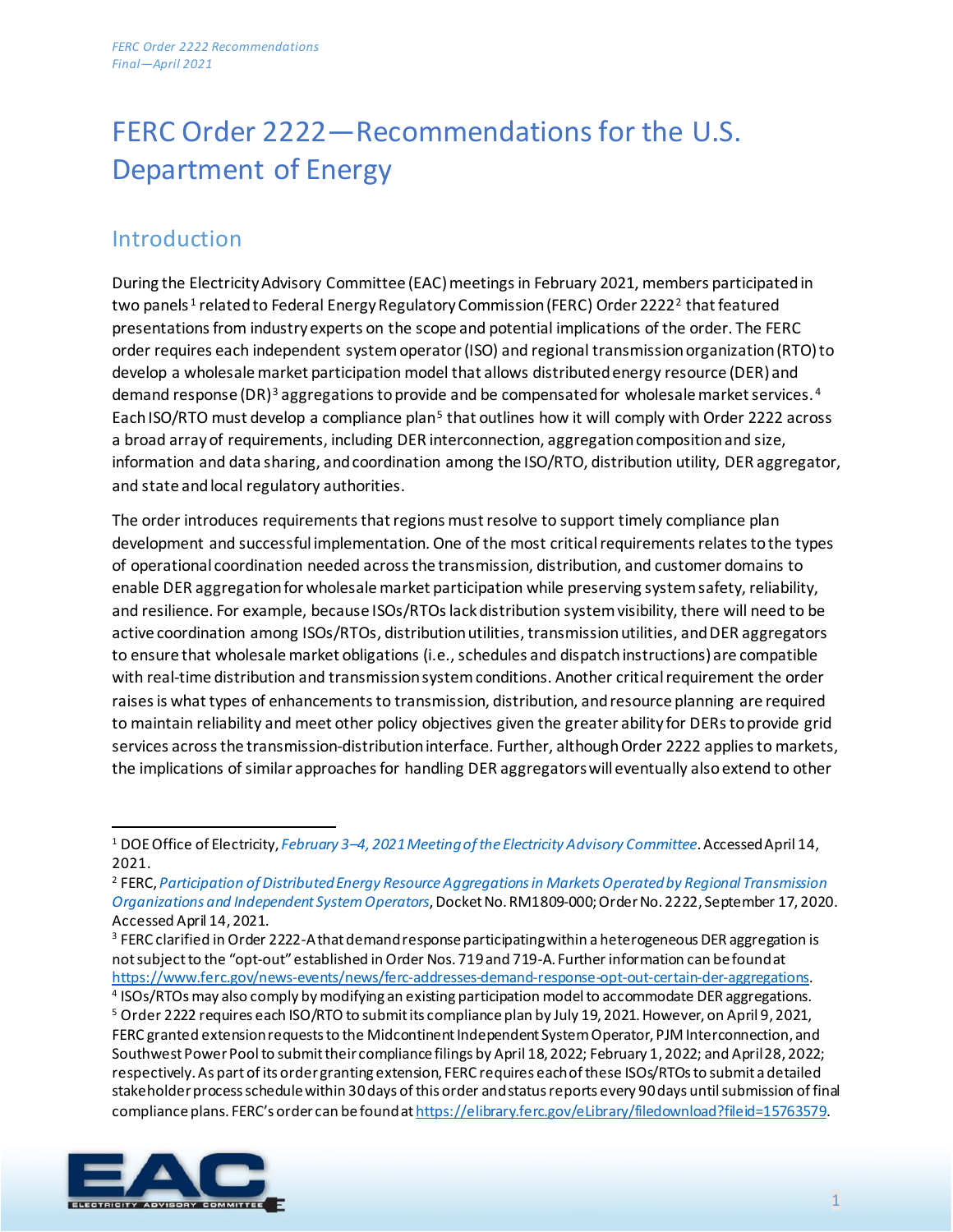non-ISO/RTO utilities that are not required to comply with Order 2222. Those utilities may interact with DER aggregators through their Balancing Authorities(BAs). [6](#page-2-0)

While these examples illuminate the types of challenges that regions must address because of Order 2222, they represent a much broader range of requirements that the order raises related to technology, operations, market design, regulation, and planning (see Appendix for full listing). Informed by a deeper appreciation of these myriad requirements following the Order 2222 panels in which EAC members participated, the Committee collectively recognizedthat prospective actions to comply with Order 2222 present significant complexities for successful implementation.

These complexities are compounded by the expeditious timeline for ISOs/RTOs to submit compliance filings and the challenge of enabling states, localities, utilities, and other important stakeholders to meaningfully engage in the development of these compliance filings and implementation plans. Although ISOs/RTOs are actively engaging stakeholders to inform the development of compliance filings, the limited remaining time to engage stakeholders on critical issues could create obstacles to developing fully informed regional plans. The multitude of pathways each region can pursue in addressing these issues necessitates significant due diligence, which requires enough time to closely assess optimal pathways and the requirements for corresponding coordination models. Additionally, while the most immediate focus is on compliance filing development, there is also a need for action to guide each region's implementation efforts. [7](#page-2-1)

The EAC believes that DOE should take immediate actions to help stakeholders meet the urgent challenge of complying with Order 2222. DOE has already done significant work that can support regional efforts to address the complex requirements that Order 2222 raises. For example, the Office of Electricity's (OE) extensive work on smart grid development<sup>[8](#page-2-2)</sup> can guide stakeholder development and implementation of systems and standards to enable two-way power flow, DER dispatch, and load and voltage management, and cybersecurity measures that are harmonized across the transmission and distribution systems. Additionally, DOE's work on grid architecture<sup>[9](#page-2-3),[10,](#page-2-4)[11](#page-2-5)</sup> can help identify pathways for mitigating issues related to transmission-distribution-customer operational coordination processes, including how to allocate roles and responsibilities between various system actors based on a jurisdiction's policy objectives, and define information and data exchange requirements. Another example is DOE's recommendation on leveraging big data capabilities. Big data can support prediction of ancillary service requirements and allow aggregators to more effectively prepare constituent DERs for providing these services.

<span id="page-2-5"></span><span id="page-2-4"></span><span id="page-2-3"></span><span id="page-2-2"></span><span id="page-2-1"></span><sup>11</sup> De Martini, Paul and Lorenzo Kristov. 2015. *[Distribution Systems in a High Distributed Energy Resources Future:](https://eta-publications.lbl.gov/sites/default/files/lbnl-1003797.pdf)  [Planning, Market Design, Operation, and Oversight](https://eta-publications.lbl.gov/sites/default/files/lbnl-1003797.pdf)*, Lawrence Berkeley National Lab, LBNL-100397.Accessed April 14, 2021.



<span id="page-2-0"></span><sup>6</sup> The balancing authority has the responsibility of maintaining reliable real-time operation of the bulk electric system by balancing supply and demand and supporting system frequency over a designated balancing authority area.

<sup>7</sup> Order 2222 requires each ISO/RTO in its compliance filing to propose a reasonable implementation date.

<sup>8</sup> DOE. *[SmartGrid.gov,](https://smartgrid.gov/)*Office of Electricity – Advanced Grid Research. Accessed April 14, 2021.

<sup>&</sup>lt;sup>9</sup> Taft, J. *Grid Architecture 2, Pacific Northwest National Laboratory (2016).* Accessed April 14, 2021. 10 DOE. *[Modern Distribution Grid Project,](https://gridarchitecture.pnnl.gov/modern-grid-distribution-project.aspx) Pacific Northwest National Laboratory. Accessed April 14, 2021.*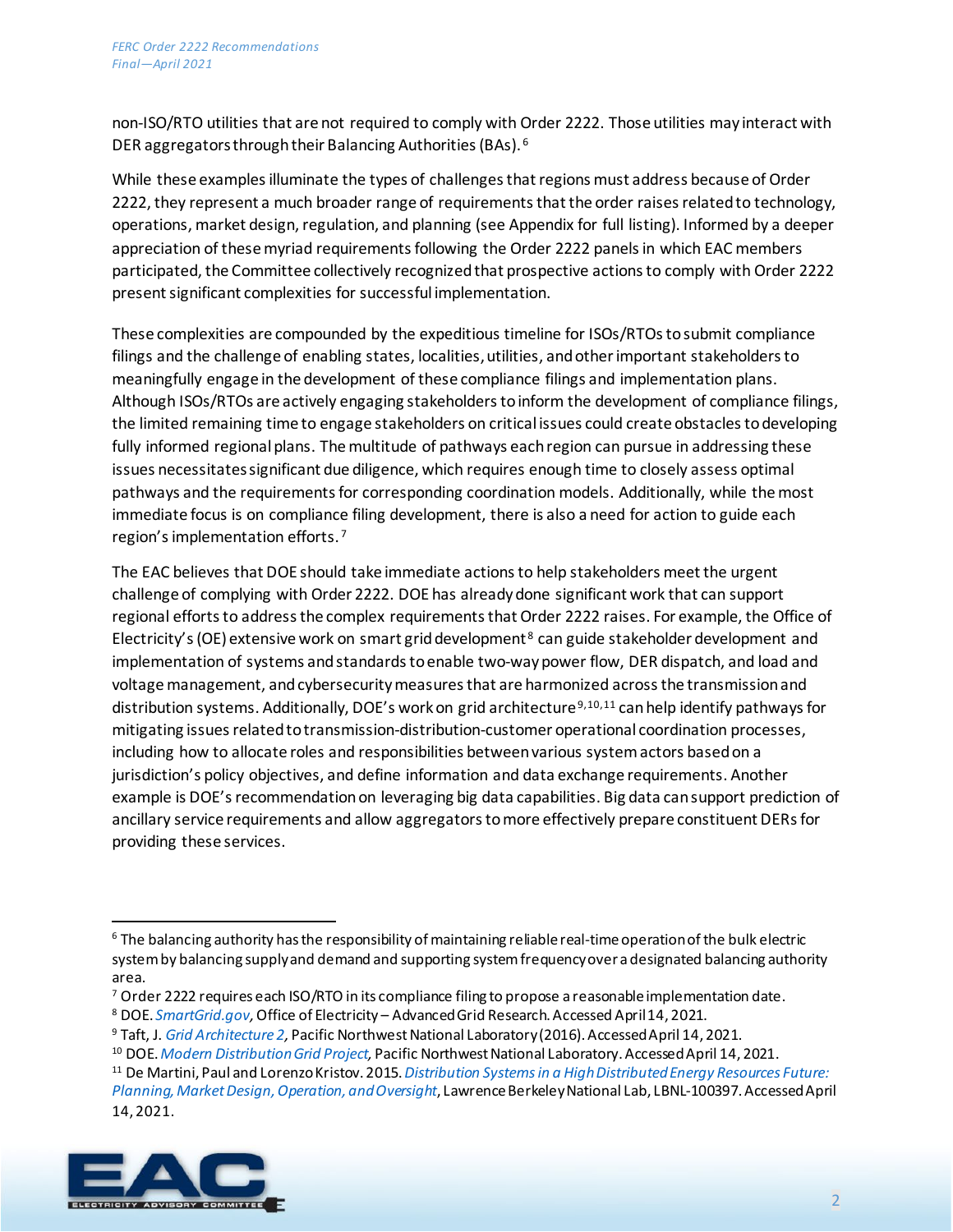Building from its prior work and by virtue of its role as a convening authority, programmatic and technical resource, conduit for education, and policy leader, DOE is uniquely positioned to take steps to ensure timely and successful outcomes of Order 2222. The success of these efforts will require DOE to leverage its capabilities and coordinate closely with other federal agencies, states, utilities, and other important actors.

#### Findings

Order 2222 provides a compressed timeframe for ISO/RTO compliance plan development, given the magnitude of impacts the order will have on the nation's electric grid. Order 2222 requires significant action on the part of ISOs/RTOs to develop informed compliance and implementation plans by meaningfully engaging with electric distribution and transmission utilities, state regulators, DER aggregators, and other important stakeholders. Consequently, regions need adequate time to effectively address the convergence of wholesale market functions (e.g., ISO/RTO dispatch, DER provider bidding strategies) and distribution system operations by evaluating and allocating roles and responsibilities to preserve system safety, reliability, and resilience while enabling DER wholesale market participation.

Regions will need to assess the need to refine or create new tools, technologies, and protocols critical to the implementation of the order. These include a myriad of processes and software and hardware tools, including communication protocols for the various types of DERs on the system, DER day-ahead forecasting, analytical approaches to model and analyze DER aggregation system impacts, system and DER visibility requirements, and resource planning that supports greater coordination between distribution and bulk system needs. Although not necessarily a comprehensive list, the Committee identified a set of requirements(see Appendix for full listing) the DOE should consider as it plans activities related to Order 2222. [12](#page-3-0)

While the EAC provides a set of recommendations for how DOE can lead multiple efforts to help address these requirements, it also acknowledges that there are other actors who are best positioned to lead work on certain requirements. For example, the National Institute of Standards and Technology (NIST) and Institute of Electrical and Electronics Engineers (IEEE) are actively leading efforts to develop technology standards and protocols to support more seamless integration of advanced technologies into system planning and operations processes. One such example is the IEEE *Draft Guide for Distributed Energy Resources Management System (DERMS)[13](#page-3-1) Functional Specification* (P2030.11), which contains details of a myriad of potential configurations of aggregators, distributionoperators, and transmission operators to inform data exchange requirements and required operational interfaces. Accordingly, DOE should collaborate with other key actors to identify opportunities to continue leveraging the success and expertise of other ongoing forums.

<span id="page-3-1"></span><span id="page-3-0"></span><sup>&</sup>lt;sup>13</sup> The guide, which is currently being balloted, incorporates operational requirements for DER provision of grid services at all levels of the grid.



<sup>12</sup> Although the order is limited in scope to FERC-jurisdictional ISOs/RTOs, other entities (e.g., vertically integrated utilities, federal power administrations) not directly impacted by the order may face the same coordination issues that arise with a proliferation of DERs and third-party aggregators.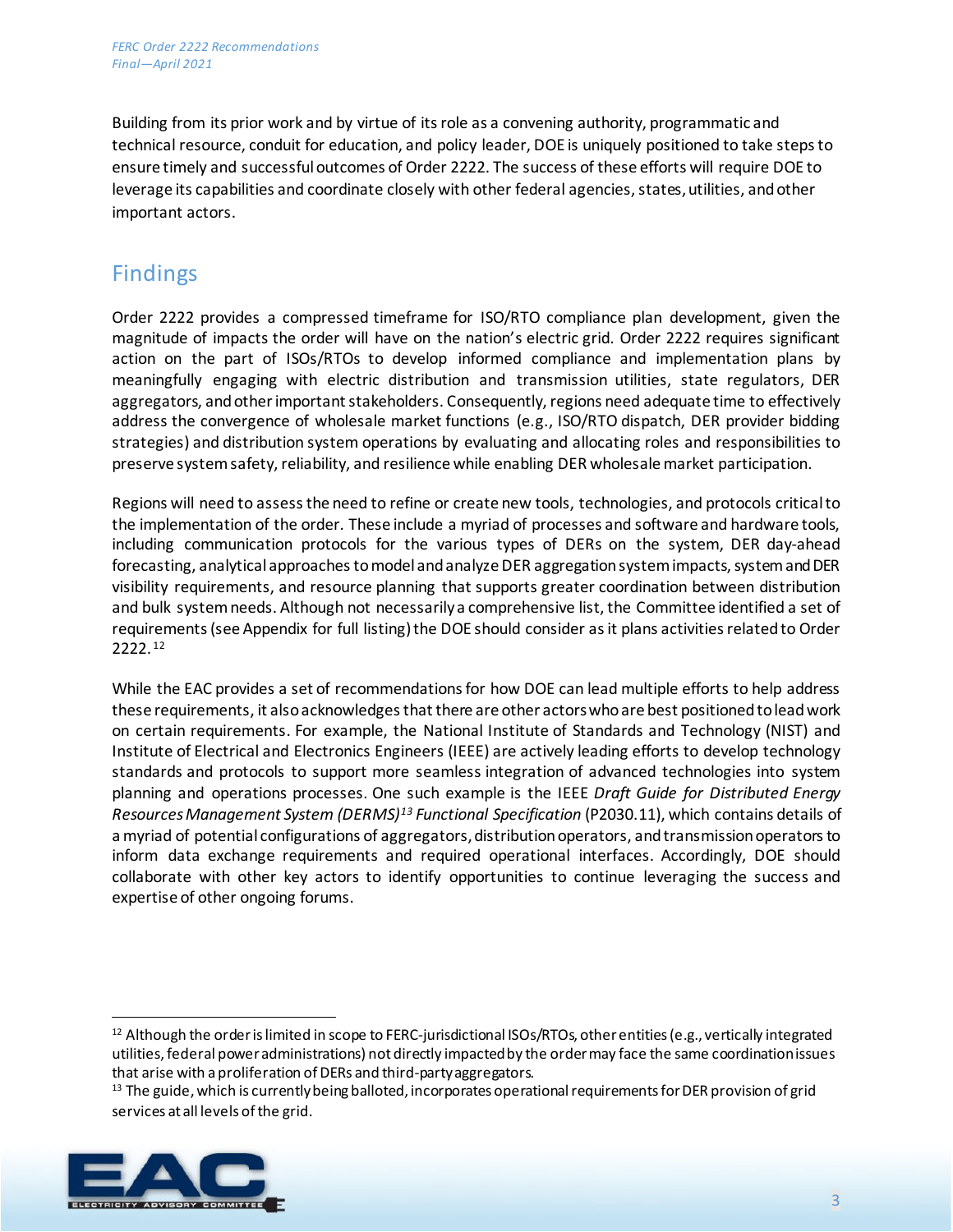#### Recommendations

The EAC has developed the following recommendations for DOE-led activities related to Order 2222. The recommendations recognize DOE's unique ability to exert policy leadership, convene key actors, deliver technical assistance, and develop educational materials.

#### *Recommendation 1: Support FERC in identifying the range of complexities needing resolution before ISO/RTO compliance filings and through implementation.*

DOE should exert its policy leadership to engage with FERC to clearly identify the many complexities that must be addressedin the compressed timeframe for finalizing compliance filings and as part of ongoing implementation efforts. While the EAC commends FERC for granting compliance filing extension requests for Midcontinent ISO, Southwest Power Pool, and PJM Interconnection, it is still of the utmost urgency to continue addressing these complexities. This engagement could include discussions with FERC of the myriad technical issues that need to be addressed prior to finalizing a compliance plan, such as the list in the Appendix. Senior DOE officials, including Secretary Granholm, should be directly involved in these engagement activities with FERC given the critical need to develop informed compliance filings and implementation plans.

#### *Recommendation 2: Engage in RTO/ISO compliance development processes to support due diligence of regional plans.*

DOE should establish a Rapid Response Teamand/or War Room, with the objective of having DOE personnel actively engage in existing fora to inform stakeholders on the range of information available to address specific issues related to ISO/RTO compliance filing development. This engagement should focus on organizing and prioritizing all technical support efforts on topics related to Order 2222, including transmission-distribution-customer coordinationand technology development. With its deep expertise on key issues related to Order 2222, DOE can support existing fora in assessing a wider range of potential pathways forward that preserves state/local utility optionality and flexibility for individual regions to tailor plans to their specific needs. These activities should ultimately support development of a detailed coordination framework for each region to determine the roles and responsibilities of key actors and define information and data exchange requirements.

DOE should also provide research experience to distribution utilities of how various processes related to Order 2222 may work. Distribution utilities have varying levels of familiarity with, understanding of, and existing capabilities and resources to effectively satisfymany of the critical requirementsthat Order 2222 introduces. The EAC recognizes the broad diversity of distribution utilities in terms of their ability to effectively engage with ISOs/RTOs to inform the development of compliance plans. Given the short timeframe for compliance plan development and the scale of complexities that must be addressed, DOE should help distribution utilities prioritize their efforts through a clear identification of targeted outcomes and their implications.

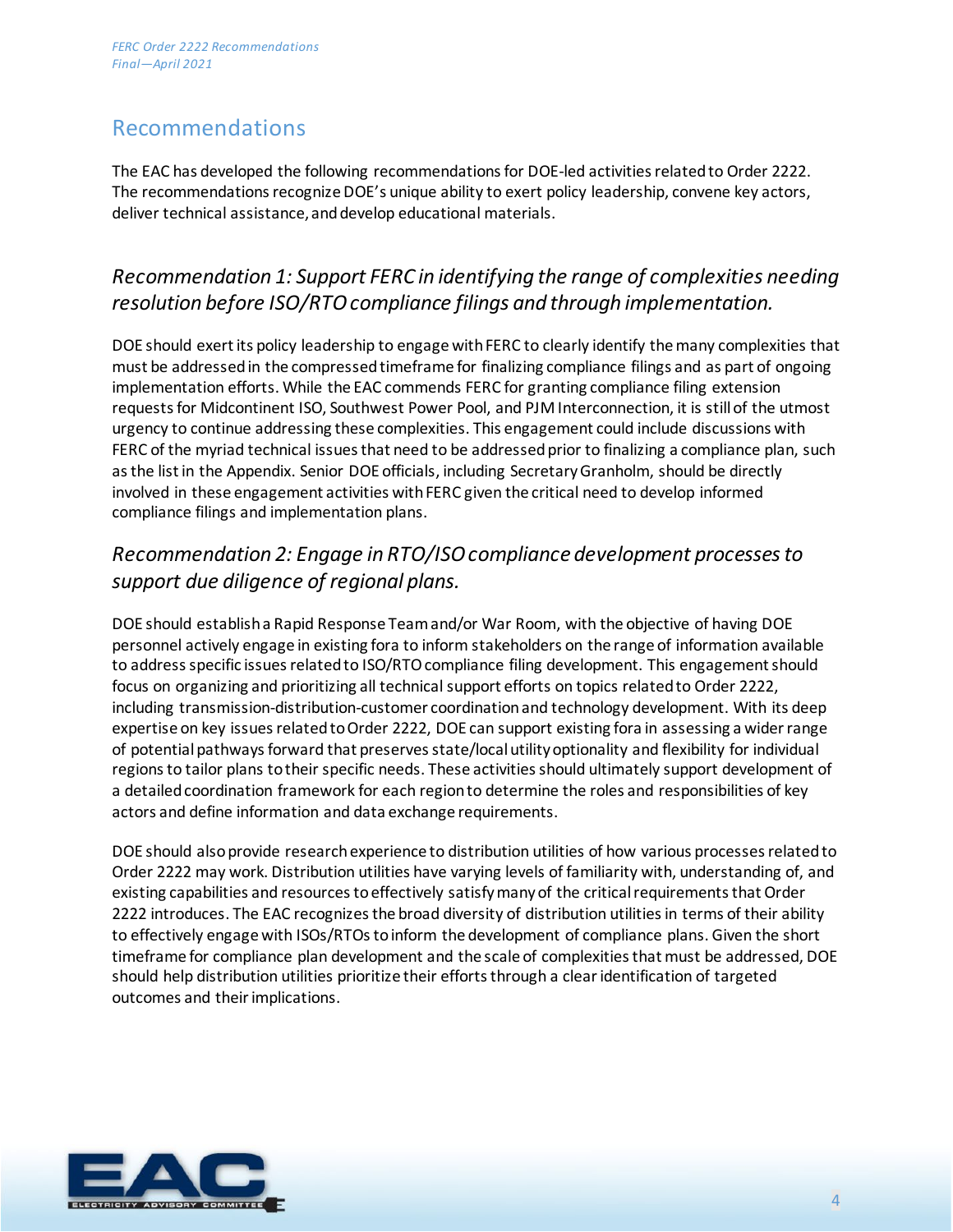#### *Recommendation 3: Catalog existing DOE work to support stakeholder education on critical issues.*

There is a near-term need for stakeholders to have access to educational and reference materials that further their understanding of the most critical issues related to Order 2222. DOE and the national labs have published numerous reports and articles on topics like grid architecture and transmissiondistribution-customer coordination that can provide valuable reference material for regions as they contemplate potential pathways forward for complying with Order 2222. This includes recent resources developed by the EAC on a variety of topics such as energy storage, electric vehicles, and data analytics that may be relevant to Order 2222. Separately, DOE has published on topics related to other supporting activities, such as integrated planning, and it continues to work on these activities. [14](#page-5-0),[15,](#page-5-1)[16](#page-5-2),[17,](#page-5-3)[18](#page-5-4) By developing an accessible repository of key source materials related to Order 2222 compliance and other supporting activities, DOE will enable stakeholders to contribute to the selection of the most pragmatic pathways forward on a range of key topics.

#### *Recommendation 4: Establish ongoing policy collaboration structures to enable federal agency coordination and collaboration with industry, state, and local stakeholders.*

DOE should establish an ongoing structure that organizes collaboration with other federal agencies, NARUC, the National Association of State Energy Officials, National Association of State Utility Consumer Advocates, ISOs/RTOs, industry groups (e.g., Edison Electric Institute, American Public Power Association, National Rural Electric Cooperative Association, North American Electric Reliability Corporation, Electric Power Research Institute, Smart Electric Power Alliance, Energy Systems Integration Group, Energy Storage Association, Solar Energy Industries Association, Peak Load Management Alliance, Association of Energy Services Professionals, Advanced Energy Economy), and other critical stakeholders such as DER aggregators. While not an exhaustive list, by working with these types of entities, DOE could serve as the central entity that brings stakeholders together tohelp highlight potential gaps and methodologies and clarify how to support compliance with Order 2222. DOE's education and outreach can support coordination of activities relevant to Order 2222 across federal labs, industry groups, and academia. Through these outreach efforts, state and local officials can be supported in identifying the steps needed to successfully implement regional compliance plans (e.g., establishment or refinement of benefit-cost analysis frameworks for evaluating distribution utility investments to optimize asset utilization, such as the National Standard Practice Manual for DERs  $^{19}$ ). This collaboration should include a focus on the types of enabling regulations(both federal and state)

<span id="page-5-5"></span><span id="page-5-4"></span><span id="page-5-3"></span><sup>19</sup> National Energy Screening Project (NESP), *[National Standard Practice Manual for Benefit-Cost Analysis of](https://www.nationalenergyscreeningproject.org/wp-content/uploads/2020/08/NSPM-DERs_08-24-2020.pdf)  [Distributed Energy Resources](https://www.nationalenergyscreeningproject.org/wp-content/uploads/2020/08/NSPM-DERs_08-24-2020.pdf)*,August 2020. Accessed April 14, 2021.



<span id="page-5-1"></span><span id="page-5-0"></span><sup>&</sup>lt;sup>14</sup> NARUC. n.d., *Task Force on Comprehensive Electricity Planning*. Accessed April 1, 2021.<br><sup>15</sup> Frick, Natalie Mims, Snuller Price, Lisa Schwartz, Nicole Hanus, and Ben Shapiro, *Locational Value of Distributed [Energy Resources](https://eta-publications.lbl.gov/sites/default/files/lbnl_locational_value_der_2021_02_08.pdf)*, Lawrence Berkeley National Laboratory(2021). Accessed April 14, 2021.

<span id="page-5-2"></span><sup>16</sup> U.S. DOE, *[Integrated Distribution Planning: Utility Practices in Hosting Capacity Analysis and Locational Value](https://static1.squarespace.com/static/5b736be575f9eeb993c4d5f1/t/5b8f4055032be49d0ccfd2bf/1536114780361/ICF+DOE+Utility+IDP+FINAL+July+2018+%28003%29.pdf)  [Assessment](https://static1.squarespace.com/static/5b736be575f9eeb993c4d5f1/t/5b8f4055032be49d0ccfd2bf/1536114780361/ICF+DOE+Utility+IDP+FINAL+July+2018+%28003%29.pdf)*, Office of Electricity (2018). Accessed April 14, 2021.

<sup>17</sup> Cooke, AL, JS Homer, and LC Schwartz,*[Distribution System Planning--State Examples by Topic](https://eta-publications.lbl.gov/sites/default/files/dsp_state_examples.pdf)*, Pacific Northwest National Laboratory(2018).Accessed April 14, 2021.

<sup>18</sup> Homer, JS et al., *[Electric Distribution System Planning with DERs–High-Level Assessment of Tools and Methods,](https://epe.pnnl.gov/pdfs/Electric_Distribution_System_Planning_Tools_PNNL-28138.pdf)* U.S. DOE Grid Modernization Laboratory Consortium(2020).Accessed April 14, 2021.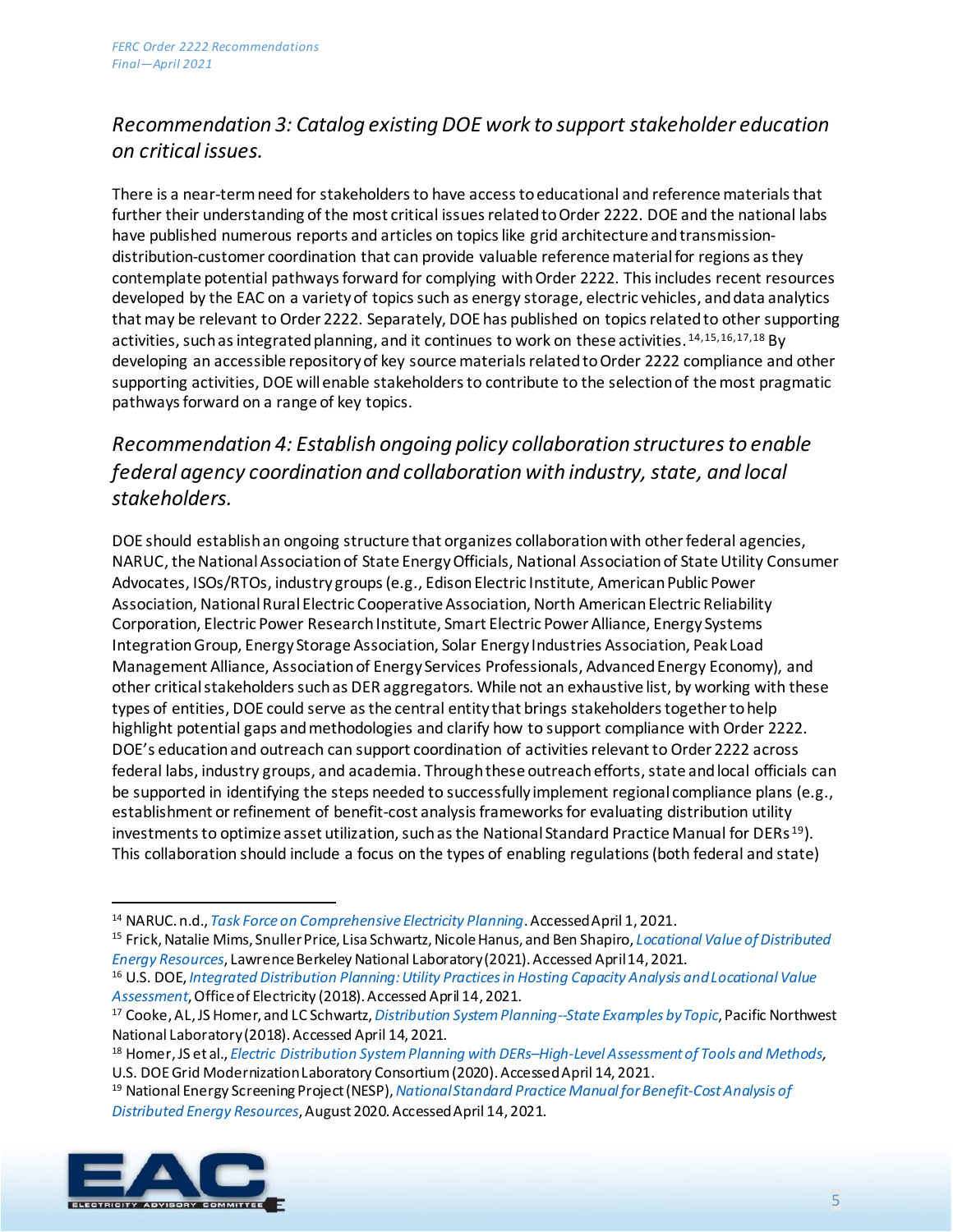that, when combined with enhanced market designs, planning methodologies, and operational processes, support DER optimization across the transmission, distribution, and customer domains.

As part of these efforts, DOE should support stakeholders in developing a common set of use cases that illuminate the types of impacts introduced by Order 2222 that need to be addressed. These use cases should capture a wide range of potential considerations stemming from the order, including but not limited to aggregation characteristics (e.g., resource type mix, size, grid services provided), distribution utility requirements for studying aggregation impacts to the distribution system, and information/data exchange between key system actors. Importantly, these use cases should also consider impacts to jurisdictions outside the geographic footprint of ISOs/RTOs. Efforts may be taken through testbeds and pilots that are supported by DOE across federal labs and academic institutions to test these use cases to identify any critical gaps. In addition to use case development, DOE can support research that leads to the creation of a standardized set of questions that ISOs/RTOs, distribution utilities, transmission utilities, aggregators, and other relevant stakeholders must answer to support decisions around the allocation of roles and responsibilitiesto different entities to fulfill a range of required functions (see Appendix for further discussion). Additionally, DOE can support efforts to identify requirements for advanced tools (e.g., system modeling) needed to meet Order 2222 requirements.

#### *Recommendation 5: Deliver technical assistance on topicsto support implementation and develop educational materials on critical topics to expand upon a robust set of existing reference materials.*

DOE should provide technical assistance on a range of topics to directly support implementation efforts, including state regulation and governing practices for electricity cooperatives and municipal utilities and the implementation of enabling tools to dynamically manage DER operations. It is likely that the primary audience for this technical assistance includes stakeholders who typically participate in state-level and utility forums. This technical assistance could also include topics like transmission, distribution, and resource planning; greater coordination between distribution and bulk system needs; state resource adequacy issues; DER locational value; and management of asset lifecycle considerations for distributed and central station resources. Although the focus as part of this recommendation is on topics outside the direct scope of Order 2222, this remains a critical piece for supporting the timely implementation of regional compliance plans.

DOE efforts as part of Recommendation 3 can help identify gaps where development of new educational materials will provide a more complete set of references on key topics related to Order 2222. DOE can develop new educational materials such as process maps and other organizing frameworks to help regions make decisions on key topics (e.g., distribution system platform capabilities and operational coordination frameworks) that enable DER participation in a way that recognizes the requirement for reliability and safety while balancing cost, complexity, scalability, and security. DOE's educational materials should inform both topics directly related to Order 2222 and other relevant activities that support implementation of regional plans. Additionally, these materials will support regions in understanding how implementation decisions inform a region's ability to achieve relevant policy objectives.

#### **Conclusion**

The immediate timeframe for developing Order 2222 compliance plans requires very timely action. DOE has limited time to be influential and provide incremental value given already active efforts to develop

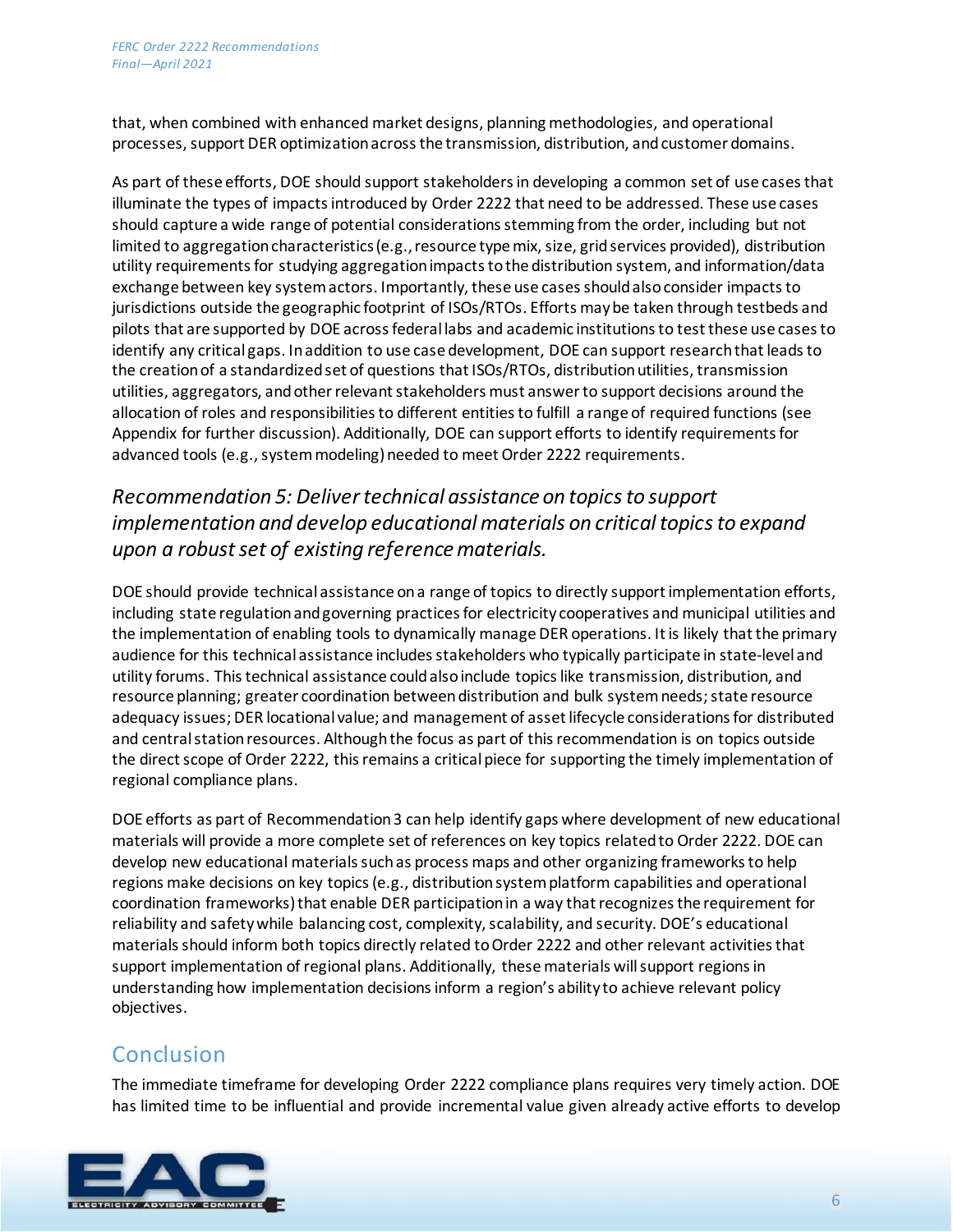ISO/RTO compliance plans. In approaching efforts related to Order 2222, DOE should consider the following:

- Recommendation 1 is the highest priority. Sufficient time is needed to develop fully informed compliance plans given the complexity introduced by Order 2222 to define coordination frameworks for each region.
- By leveraging its convening authority to enable broad-based engagement by a diverse set of stakeholders, DOE can support regions in achieving optimal results.
- DOE's prior work on grid architecture and operational coordination is highly relevant and applicable to Order 2222, and DOE will now need to refocus some resources on applying this work via the Rapid Response Teamto support development of compliance plans and enable successful implementation.

#### References

Cooke, AL, JS Homer, and LC Schwartz, *Distribution System Planning—State Examples by Topic,* Pacific Northwest National Laboratory (2018). [https://eta](https://eta-publications.lbl.gov/sites/default/files/dsp_state_examples.pdf)[publications.lbl.gov/sites/default/files/dsp\\_state\\_examples.pdf.](https://eta-publications.lbl.gov/sites/default/files/dsp_state_examples.pdf) Accessed April 14, 2021.

De Martini, Paul and Lorenzo Kristov, *Distribution Systems in a High Distributed Energy Resources Future: Planning, Market Design, Operation, and Oversight,* Lawrence Berkeley National Lab, LBNL-100397 (2015). [https://eta-publications.lbl.gov/sites/default/files/lbnl-1003797.pdf.](https://eta-publications.lbl.gov/sites/default/files/lbnl-1003797.pdf) Accessed April 14, 2021.

DOE, February 3-4, 2021 Meeting of the Electricity Advisory Committee, Office of Electricity. <https://www.energy.gov/oe/february-3-4-2021-meeting-electricity-advisory-committee>. Accessed April 14, 2021.

DOE, *SmartGrid.gov*. Office of Electricity–Advanced Grid Research. [https://smartgrid.gov.](https://smartgrid.gov/) Accessed April 14, 2021.

DOE, *Integrated Distribution Planning: Utility Practices in Hosting Capacity Analysis and Locational Value Assessment.* Office of Electricity (2018).

[https://static1.squarespace.com/static/5b736be575f9eeb993c4d5f1/t/5b8f4055032be49d0ccfd2bf/153](https://static1.squarespace.com/static/5b736be575f9eeb993c4d5f1/t/5b8f4055032be49d0ccfd2bf/1536114780361/ICF+DOE+Utility+IDP+FINAL+July+2018+%28003%29.pdf) [6114780361/ICF+DOE+Utility+IDP+FINAL+July+2018+%28003%29.pdf.](https://static1.squarespace.com/static/5b736be575f9eeb993c4d5f1/t/5b8f4055032be49d0ccfd2bf/1536114780361/ICF+DOE+Utility+IDP+FINAL+July+2018+%28003%29.pdf) Accessed April 14, 2021.

DOE, *Modern Distribution Grid Project.* Pacific Northwest National Laboratory. <https://gridarchitecture.pnnl.gov/modern-grid-distribution-project.aspx>. Accessed April 14, 2021.

FERC, *FERC Addresses Demand Response Opt-Out for Certain DER Aggregations.* March 18, 2021. [https://www.ferc.gov/news-events/news/ferc-addresses-demand-response-opt-out-certain-der](https://www.ferc.gov/news-events/news/ferc-addresses-demand-response-opt-out-certain-der-aggregations)[aggregations](https://www.ferc.gov/news-events/news/ferc-addresses-demand-response-opt-out-certain-der-aggregations). Accessed April 14, 2021.

FERC, *Participation of Distributed Energy Resource Aggregations in Markets Operated by Regional Transmission Organizations and Independent System Operators.* Docket No. RM1809-000; Order No. 2222, September 17, 2020[. https://www.ferc.gov/sites/default/files/2020-09/E-1\\_0.pdf.](https://www.ferc.gov/sites/default/files/2020-09/E-1_0.pdf) Accessed April 14, 2021.

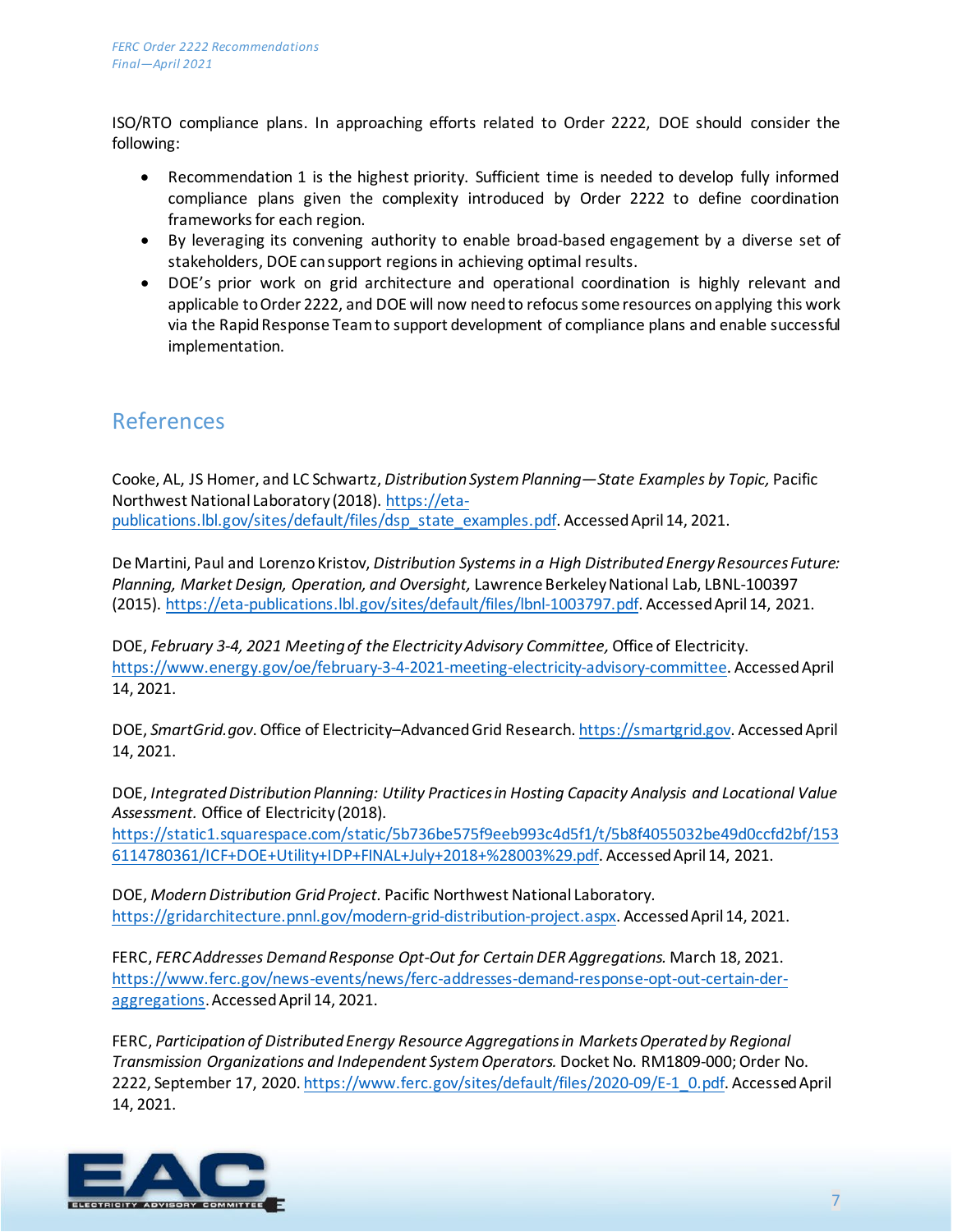FERC, *Staff presentation on Participation of Aggregators of Retail Demand Response Customers in Markets Operated by RTOs and ISOs*, Docket Nos. RM18-9-002 and RM21-14-000; Order No. 2222-A, March 18, 2021[. https://www.ferc.gov/news-events/news/staff-presentation-participation-aggregators](https://www.ferc.gov/news-events/news/staff-presentation-participation-aggregators-retail-demand-response-customers)[retail-demand-response-customers](https://www.ferc.gov/news-events/news/staff-presentation-participation-aggregators-retail-demand-response-customers). Accessed April 14, 2021.

Frick, Natalie Mims, Snuller Price, Lisa Schwartz, Nicole Hanus, and Ben Shapiro, *Locational Value of Distributed Energy Resources.* Lawrence Berkeley National Laboratory (2021). [https://eta](https://eta-publications.lbl.gov/sites/default/files/lbnl_locational_value_der_2021_02_08.pdf)[publications.lbl.gov/sites/default/files/lbnl\\_locational\\_value\\_der\\_2021\\_02\\_08.pdf.](https://eta-publications.lbl.gov/sites/default/files/lbnl_locational_value_der_2021_02_08.pdf) Accessed April 14, 2021.

Homer, JS et al., *Electric Distribution System Planning with DERs – High-Level Assessment of Tools and Methods.* U.S. DOE Grid Modernization Laboratory Consortium (2020). [https://epe.pnnl.gov/pdfs/Electric\\_Distribution\\_System\\_Planning\\_Tools\\_PNNL-28138.pdf.](https://epe.pnnl.gov/pdfs/Electric_Distribution_System_Planning_Tools_PNNL-28138.pdf) Accessed April 14, 2021.

NARUC, n.d., *Task Force on Comprehensive Electricity Planning*[. https://www.naruc.org/taskforce](https://www.naruc.org/taskforce/). Accessed April 14, 2021.

National Energy Screening Project (NESP), *National Standard Practice Manual for Benefit-Cost Analysis of Distributed Energy Resources.* August 2020[. NSPM-DERs\\_08-24-2020.pdf](https://www.nationalenergyscreeningproject.org/wp-content/uploads/2020/08/NSPM-DERs_08-24-2020.pdf)  [\(nationalenergyscreeningproject.org\)](https://www.nationalenergyscreeningproject.org/wp-content/uploads/2020/08/NSPM-DERs_08-24-2020.pdf)

Taft, JD. Grid Architecture 2*,* Pacific Northwest National Laboratory (2016). <https://gridarchitecture.pnnl.gov/media/white-papers/GridArchitecture2final.pdf>. Accessed April 14, 2021.

#### Appendix

#### *Critical Issues Raised by FERC Order 2222*

| <b>Technology</b> |                                                                                                       |  |  |  |
|-------------------|-------------------------------------------------------------------------------------------------------|--|--|--|
| 1.                | Ensuring systems and standards exist for two-way power flow, dispatch, load and voltage               |  |  |  |
|                   | management, multiple DER co-development, and integration of platforms and tools such as               |  |  |  |
|                   | Distributed Energy Resource Management System (DERMS), Advanced Distribution Management               |  |  |  |
|                   | System (ADMS), and Geographic Information System (GIS)                                                |  |  |  |
| 2.                | Data management and ownership of systems and ICS across transmission and distribution systems         |  |  |  |
|                   | (e.g., sensors, machine learning, advanced power electronics)                                         |  |  |  |
| 3.                | Implementation of cybersecurity measures that are harmonized across transmission and                  |  |  |  |
|                   | distribution systems and DER aggregators                                                              |  |  |  |
| <b>Operations</b> |                                                                                                       |  |  |  |
| 4.                | Evaluation of load management and balancing between the transmission and distribution system          |  |  |  |
| 5.                | Transmission, distribution, and Balancing Authority operational reserve requirements                  |  |  |  |
| 6.                | Transmission-distribution-customer operational coordination processes (e.g., information and data     |  |  |  |
|                   | exchange, including distribution utility DER visibility and controllability requirements) to preserve |  |  |  |
|                   | system safety and reliability, including evolution to more automated processes over time              |  |  |  |
|                   |                                                                                                       |  |  |  |

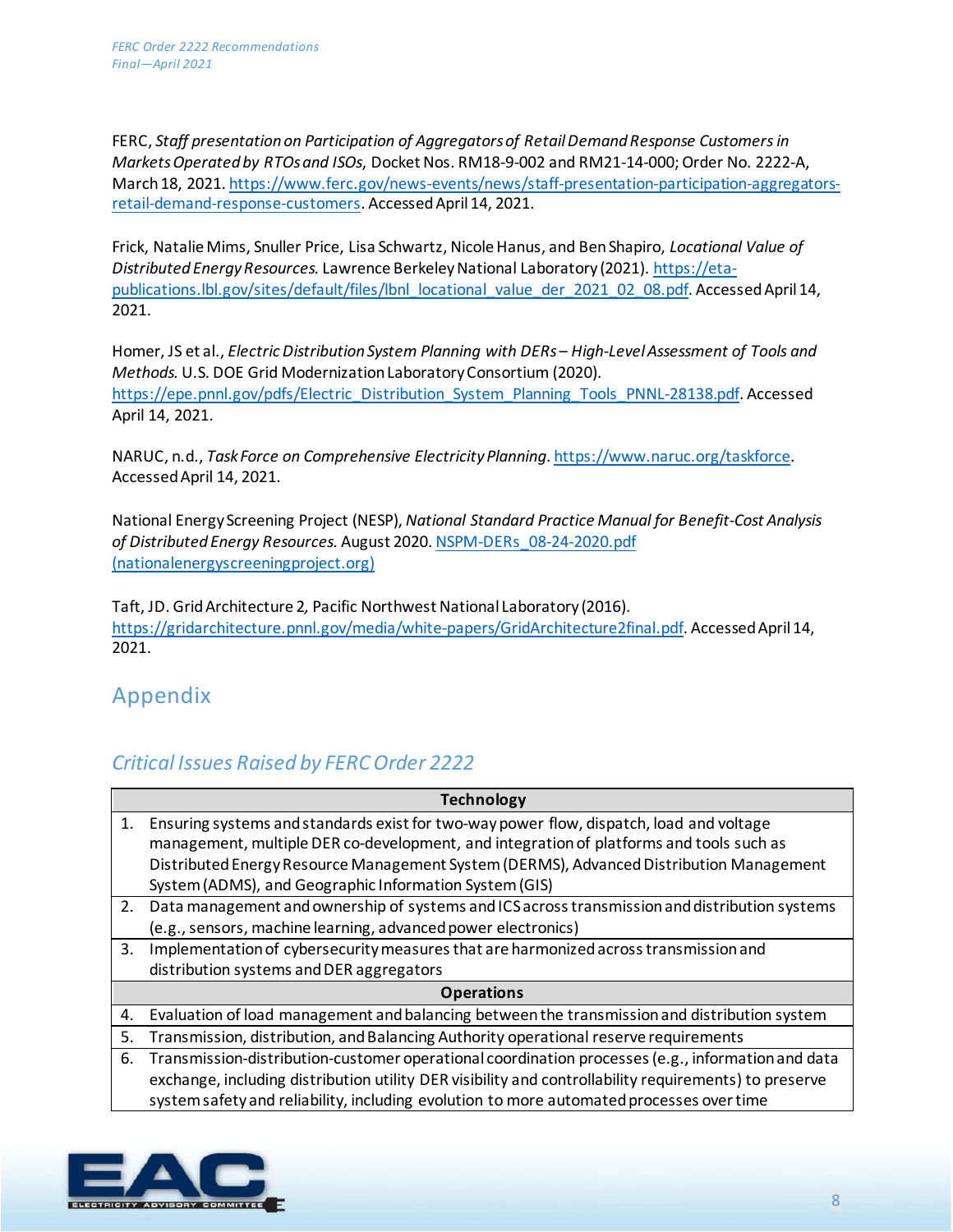| 7.                   | Data requirements and processes to model DER aggregation impacts to the distribution and<br>transmission system         |  |  |  |  |
|----------------------|-------------------------------------------------------------------------------------------------------------------------|--|--|--|--|
| 8.                   | Processes governing aggregation operation (e.g., defining capabilities of heterogeneous                                 |  |  |  |  |
|                      | aggregations; enrolling excess capacity to provide aggregation "reserves")                                              |  |  |  |  |
|                      |                                                                                                                         |  |  |  |  |
| 9.                   | DER interconnection process compliance                                                                                  |  |  |  |  |
|                      | 10. Ensuring DER aggregations are compliant with applicable requirements or standards (e.g., metering<br>and telemetry) |  |  |  |  |
|                      | 11. Role of DERMS in outage management, advanced forecasting (e.g., aggregation deliverability based                    |  |  |  |  |
|                      | on grid conditions)                                                                                                     |  |  |  |  |
| <b>Market Design</b> |                                                                                                                         |  |  |  |  |
|                      | 12. Market disruption and risk, including accountability for resource non-performance                                   |  |  |  |  |
|                      | 13. ISO/RTO market rules (e.g., aggregation maximum size; minimum and maximum size for individual                       |  |  |  |  |
|                      | DERs; locational requirements for aggregations; allowance for DER injections)                                           |  |  |  |  |
|                      | 14. Frameworks for avoiding duplicative compensation or double-counting of resources                                    |  |  |  |  |
|                      | 15. Harmonization of retail-level use cases with wholesale market participation                                         |  |  |  |  |
|                      | 16. Wholesale market treatment of state and regional incentives                                                         |  |  |  |  |
| <b>Regulation</b>    |                                                                                                                         |  |  |  |  |
|                      | 17. Regulation governing reliability and resilience requirements, frameworks, guidelines, and metrics,                  |  |  |  |  |
|                      | and identification of cross-functional areas requiring coordination between entities <sup>20</sup>                      |  |  |  |  |
|                      | 18. Role of state and local regulators with respect to retail services and preserving distribution system               |  |  |  |  |
|                      | safety and reliability                                                                                                  |  |  |  |  |
|                      | 19. Guidance on cost-effectiveness assessments for required investments, upgrades                                       |  |  |  |  |
|                      | 20. Transparency of coordination processes (e.g., distribution utility review of individual DERs                        |  |  |  |  |
|                      | comprising an aggregation during the enrollment process)                                                                |  |  |  |  |
|                      | 21. Ongoing monitoring of compliance with applicable regulations and standards (e.g., IEEE 1547-2018)                   |  |  |  |  |
|                      | 22. Data management                                                                                                     |  |  |  |  |
|                      | 23. Data privacy                                                                                                        |  |  |  |  |
|                      | 24. State and federal parity on cybersecurity and equipment standards (e.g., due diligence, software                    |  |  |  |  |
|                      | accountability, chain of custody, quality assurance standards for software applications, testing of                     |  |  |  |  |
|                      | supply chain components)                                                                                                |  |  |  |  |
|                      | 25. Customer impacts and protections (e.g., affordability, privacy, oversight of contractual                            |  |  |  |  |
|                      | arrangements)                                                                                                           |  |  |  |  |
|                      | 26. Implications of ISO/RTO plans for smaller utilities that do not intend to opt-in <sup>21</sup>                      |  |  |  |  |
| <b>Planning</b>      |                                                                                                                         |  |  |  |  |
|                      | 27. Transmission, distribution, and resource planning requirements to maintain reliability and meet                     |  |  |  |  |
|                      | other policy objectives (e.g., decarbonization; electrification; affordability)                                         |  |  |  |  |
|                      | 28. Identification and funding of analytical tools for ISOs/RTOs and utilities that can be tailored to                  |  |  |  |  |
|                      | inputs, assumptions, and objectives of each region                                                                      |  |  |  |  |
|                      | 29. Cost allocation and recovery for transmission and distribution investments (e.g., operational                       |  |  |  |  |
|                      | systems; cybersecurity) to support implementation efforts                                                               |  |  |  |  |

<sup>20</sup> Order 2222 may also impact Electric Reliability Organizations (EROs) despite not being directly subject to the order. EROs have the responsibility of establishing and enforcing reliability standards for the bulk power system. As such, regional efforts to comply with Order 2222 and carry out implementation efforts may have important implications for developing and refining reliability standards, frameworks, and guidelines.

<span id="page-9-1"></span><span id="page-9-0"></span><sup>21</sup> FERC, *[Staff presentation on Participation of Aggregators of Retail Demand Response Customers in Markets](https://www.ferc.gov/news-events/news/staff-presentation-participation-aggregators-retail-demand-response-customers)  [Operated by RTOs and ISOs](https://www.ferc.gov/news-events/news/staff-presentation-participation-aggregators-retail-demand-response-customers)*, Docket Nos. RM18-9-002and RM21-14-000; Order No. 2222-A, March 18, 2021.

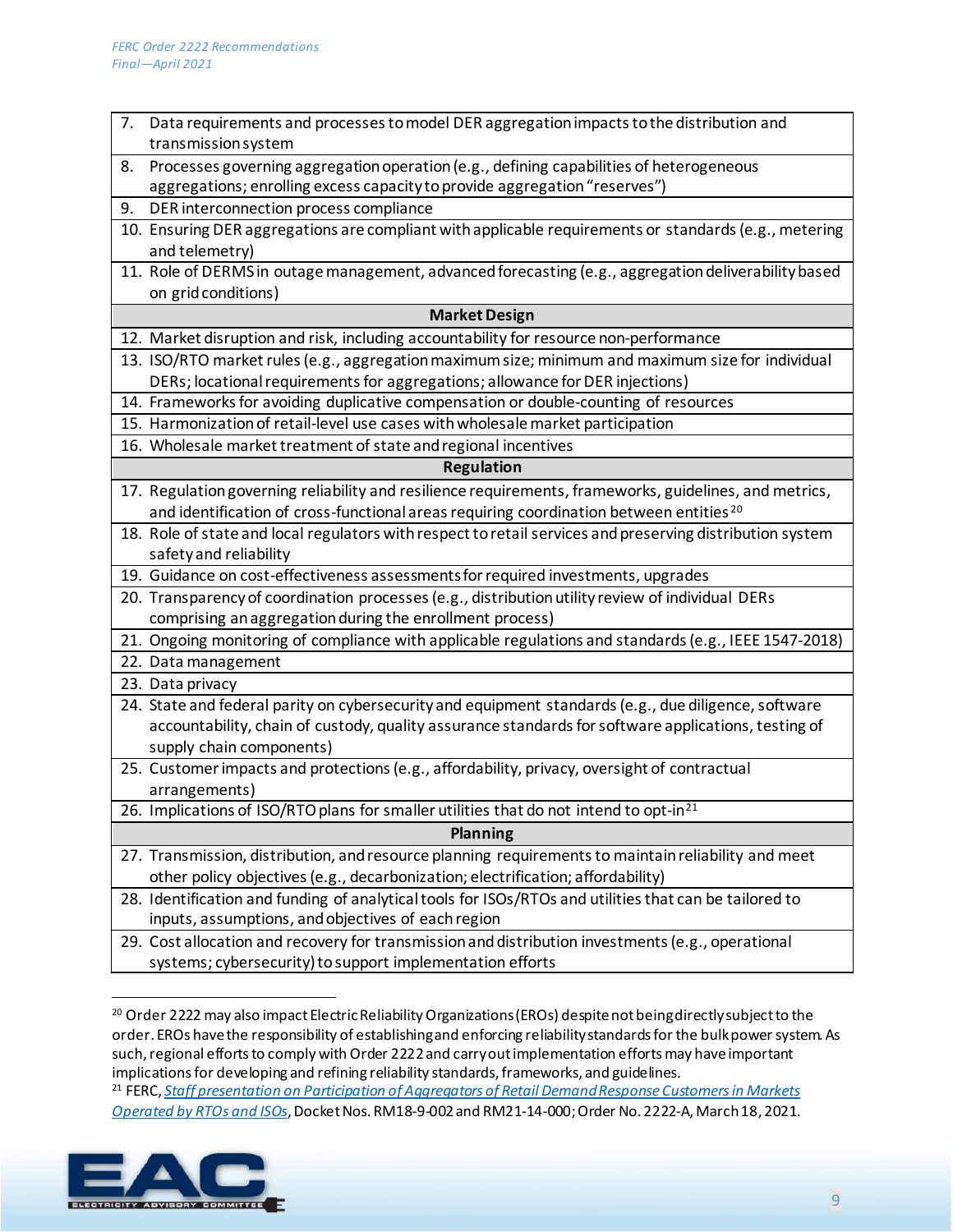|  |  |  | 30. DER day-ahead forecasting tools |
|--|--|--|-------------------------------------|
|--|--|--|-------------------------------------|

31. Full lifecycle considerations for distribution and central station resources

- 32. State and regional resource adequacy planning
- 33. Development and maintenance of DER inventories, including audits of DER deliverability in each ISO/RTO region
- 34. Behavioral studies on customer/DER/Aggregator behavior in response to price signals

#### *Prioritization of Recommendations*



#### **Recommendations**

**1:** Support FERC in identifying the range of complexities needing resolution before ISO/RTO compliance filings and through implementation.

**2:** Engage in RTO/ISO compliance development processes to support due diligence of regional plans.

**3:** Catalog existing DOE work to support stakeholder education on critical issues.

**4:** Establish ongoing policy collaboration structures to enable federal agency coordination and collaboration with state and local stakeholders.

**5:** Deliver technical assistance on topics to support implementation and develop educational materials on topics without a robust set of existing reference materials.

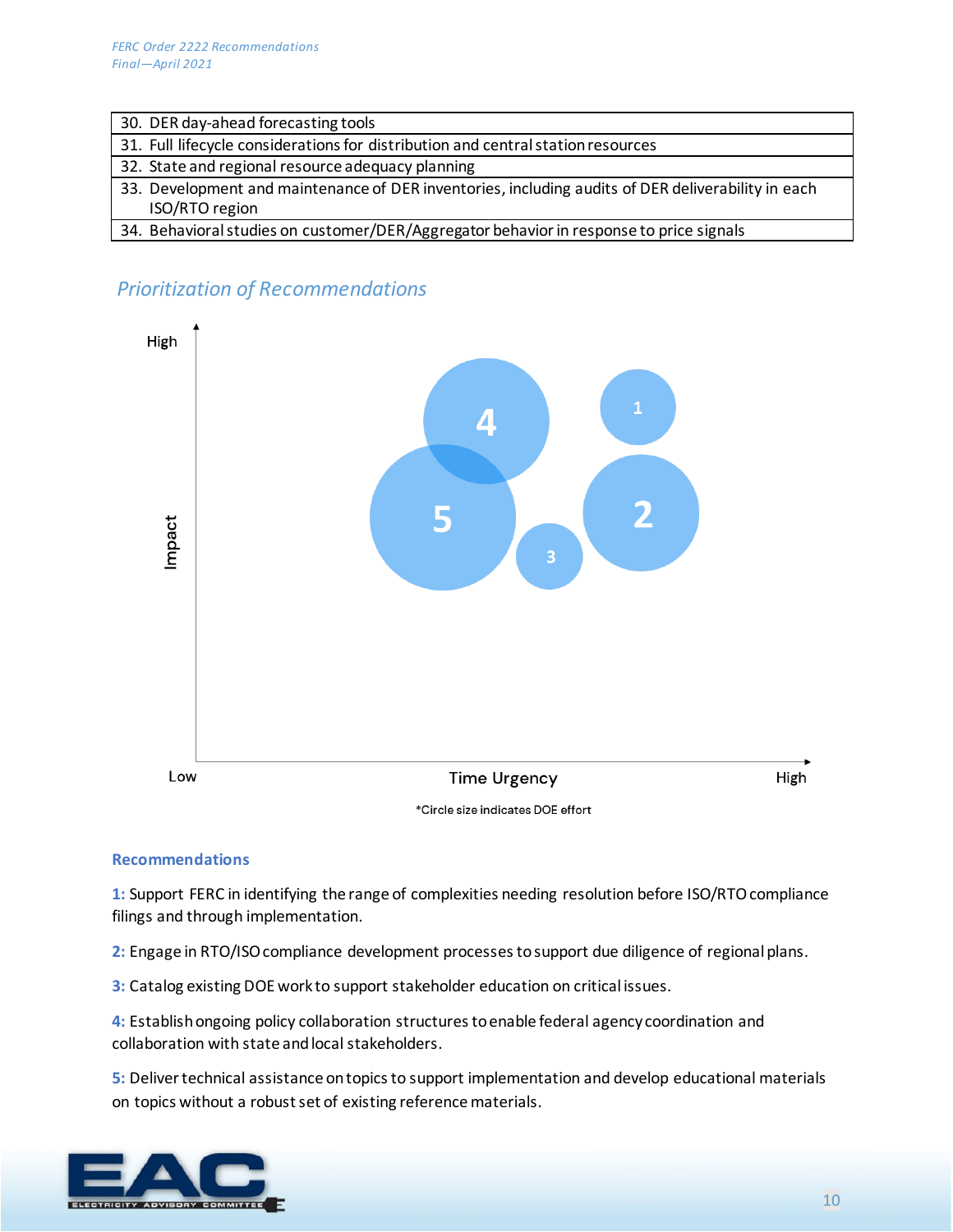#### *Grid Architecture Background*

Two main actors—the transmission system operator (TSO) and distribution system operator (DSO)—will remain at the epicenter of operational coordination processes, but there will be a growing role for other actors (e.g., DER aggregators and customers) to support operational coordination requirements as DERs participate in wholesale markets[. Figure 1](#page-11-0) illustrates a range of conceptual transmission-distribution (T-D) coordination models, with the Total TSO model having the TSO perform all DER operational coordination, the Total DSO model having the DSO perform all DER operational coordination, and between these bookend models a spectrum of Hybrid DSO models with varying TSO and DSO roles and responsibilities.

<span id="page-11-0"></span>

#### **FIGURE 1: CONCEPTUAL ILLUSTRATION OF T-DCOORDINATION MODELS**

Source: Jeffrey Taft, Pacific Northwest National Laboratory and Paul De Martini, Newport Consulting Group

While conceptual T-D coordination models provide a simplified means to understand potential pathways for operational coordination, in practice there is significant complexity involved with allocating roles and responsibilities between the myriad system actors in a region entails. For example[, Figure 2](#page-12-0) presents an illustration of the various interfaces (e.g., market interactions, operational control, federal/state regulation) in the Electric Reliability Council of Texas (ERCOT) region. This industry structure diagram illuminates the level of detail required to assess and allocate roles and responsibilities to various system actors to implement the mix of market mechanisms and control schemes necessary to reliably operate a vastly more complex grid.

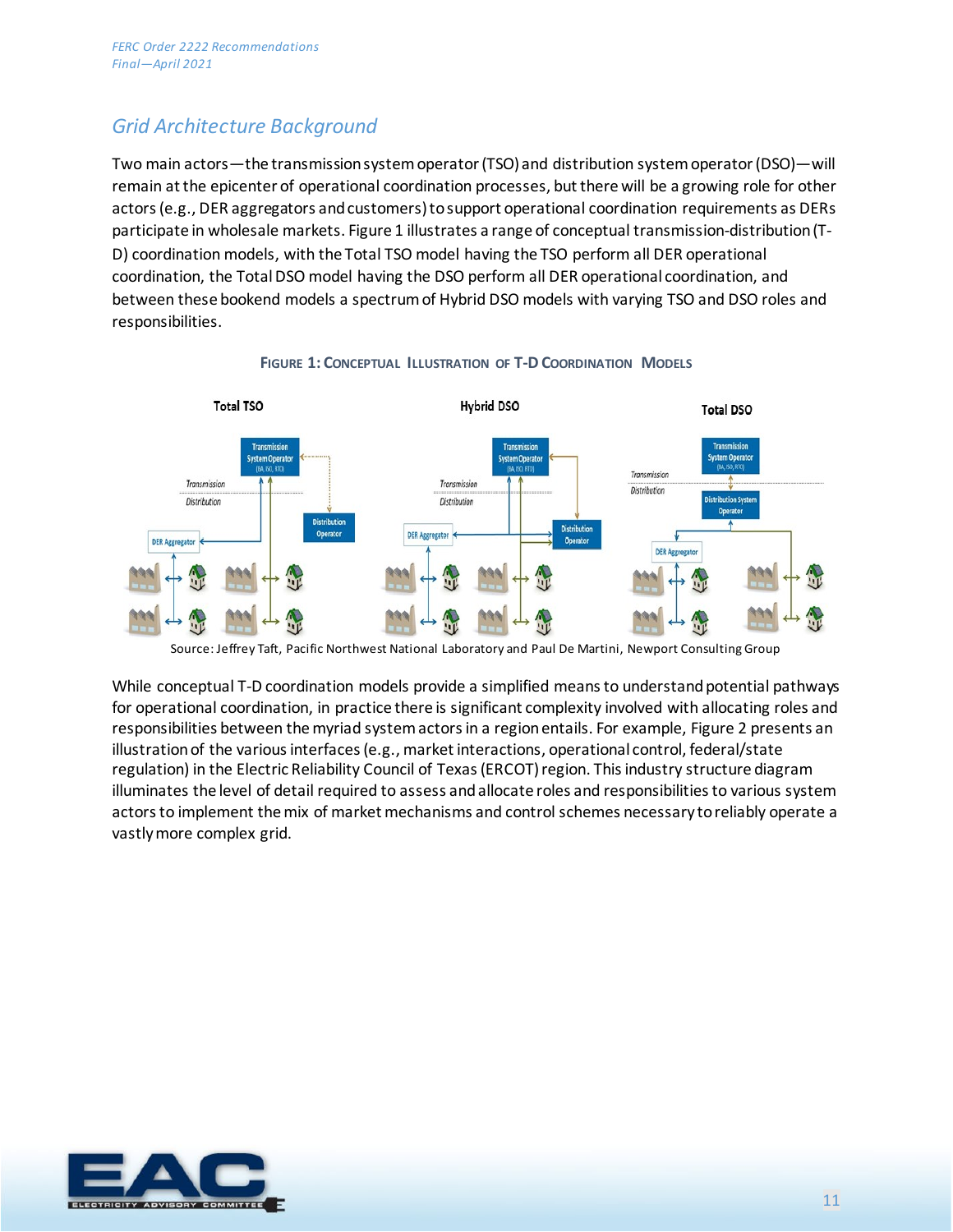<span id="page-12-0"></span>

**FIGURE 2: ERCOT INDUSTRY STRUCTURE DIAGRAM**

Source: Jeffrey Taft, Pacific Northwest National Laboratory

At the heart of industry structure is a determinationof functions needed to enable the flow and coordination of power, operational, market, and data exchange signals. Some of these functions in the context of Order 2222 include the following:

- Determination of security constraints on the distribution and transmission system
- Balancing of loads and resources over a geographic region (nodal, multi-nodal, or zonal)
- Direct operational control of individual or aggregated DERs
- DER aggregation provision of grid services between balancing authorities

Before assigning the above functions to market entities, it is important to have a clear understanding of the existing and emerging electricity industry structures, which depict the various flows and interactions between the functional entities. A close study of these structures with consideration of system engineering can reveal gaps that exist to enable the evolution toward a structure that supports achievement of grid objectives. Jurisdictions will need to make decisions about the timing and scaling of the evolution of these functional capabilities to determine the assignment of roles and responsibilities and coordination flows between market entities. Some of the types of questions that will need to be addressed to guide the decision-making process include the following: